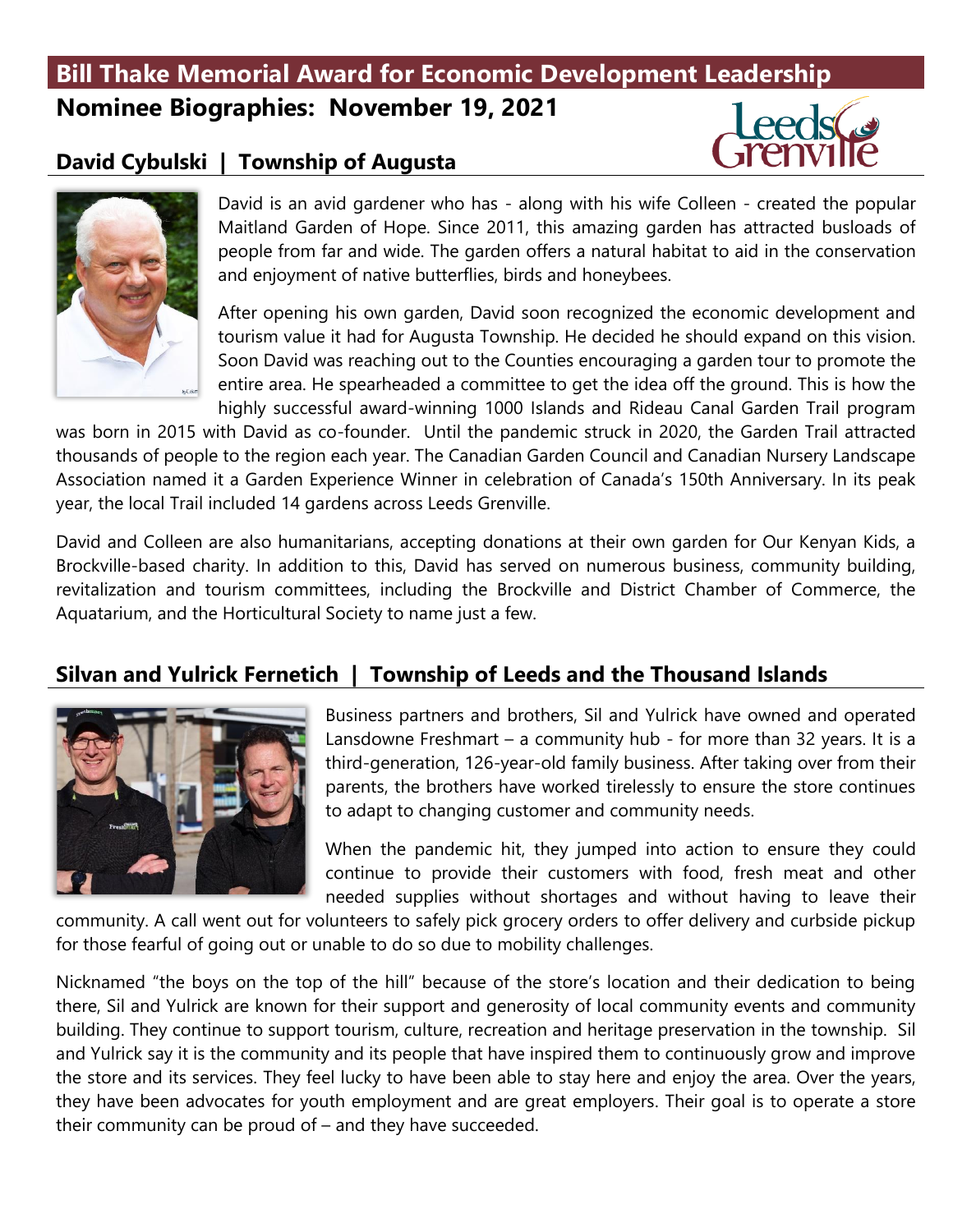### **Cathy Sheppard | Municipality of North Grenville**



Cathy started her business Sheppard and Associates in 1984 and quickly grew the company over the next 37 years. The company provides accounting, taxes, payroll and bookkeeping services to small- and medium-sized businesses. When Cathy retired and sold the company earlier this year, she had built an amazing roster of more than 3,000 corporate, personal and business clients.

Throughout her years in business, Cathy was constantly involved in her Kemptville and greater North Grenville community. That continues to this very day and into the future. People matter to Cathy. She is an active member of the Kemptville Youth Centre, Jumpstart, Kemptville Walks for Mammography, Kemptville District Hospital, to name a few, and she sews toques and mitts for the Ottawa Mission and women's shelters.

Cathy is active with business networks, including 8 years with the North Grenville Chamber of Commerce, North Grenville Business Builders and the BR+E Alliance, again to name only a few. She serves on the Grenville Community Futures Development Corporation. Most recently, Cathy has volunteered to help with the International Plowing Match in North Grenville in 2022. Also important to Cathy is mentoring emerging entrepreneurs, including women starting up businesses. She has been a contributor to the Leeds Grenville Small Business Centre's annual International Women's Day event and is an advocate of the Kemptville Women in Business group. In 2018, Cathy was given the Lifetime Achievement Award created to recognize women who have long-standing businesses while showing leadership in their Leeds Grenville communities.

#### **Ken Watson | Township of Rideau Lakes**



Ken has shown outstanding commitment in numerous initiatives designed to attract visitors to Rideau Lakes Township communities and this beautiful region.

He has given countless volunteer hours to major research projects using his extensive knowledge of the history and heritage of the region, specializing in the Rideau Canal, a UNESCO World Heritage Site, and the Old Stone Mill in Delta, a National Historic Site. In addition, Ken has operated a personal Rideau Canal information website since 1996 to attract visitors and provide them with the free information they need to have an enjoyable visit. He blends contemporary tourism with heritage information to afford the visitor with a deeper understanding and appreciation of our region. Ken is also an amazing photographer who has captured hundreds of stunning images for tourism publications to further promote the area.

Ken is a true ambassador and has been an active member of many community groups for the past 25 years, including the Delta Mill Society and Friends of the Rideau. His many publications celebrating the region include *Watson's Visitors Guide to the Rideau Canal*, *Watson's Paddling Guide to the Rideau Canal* as well as a series of driving and cycling tour guides. Most recently he published *Building the 1810 Old Stone Mill in Delta, Ontario*.

Ken's extensive research on the Mill has paved the way for new interpretive displays. He is the point person for providing Delta Mill Society members with information. His efforts have increased visitation to the Township of Rideau Lakes and the Rideau Canal Waterway.